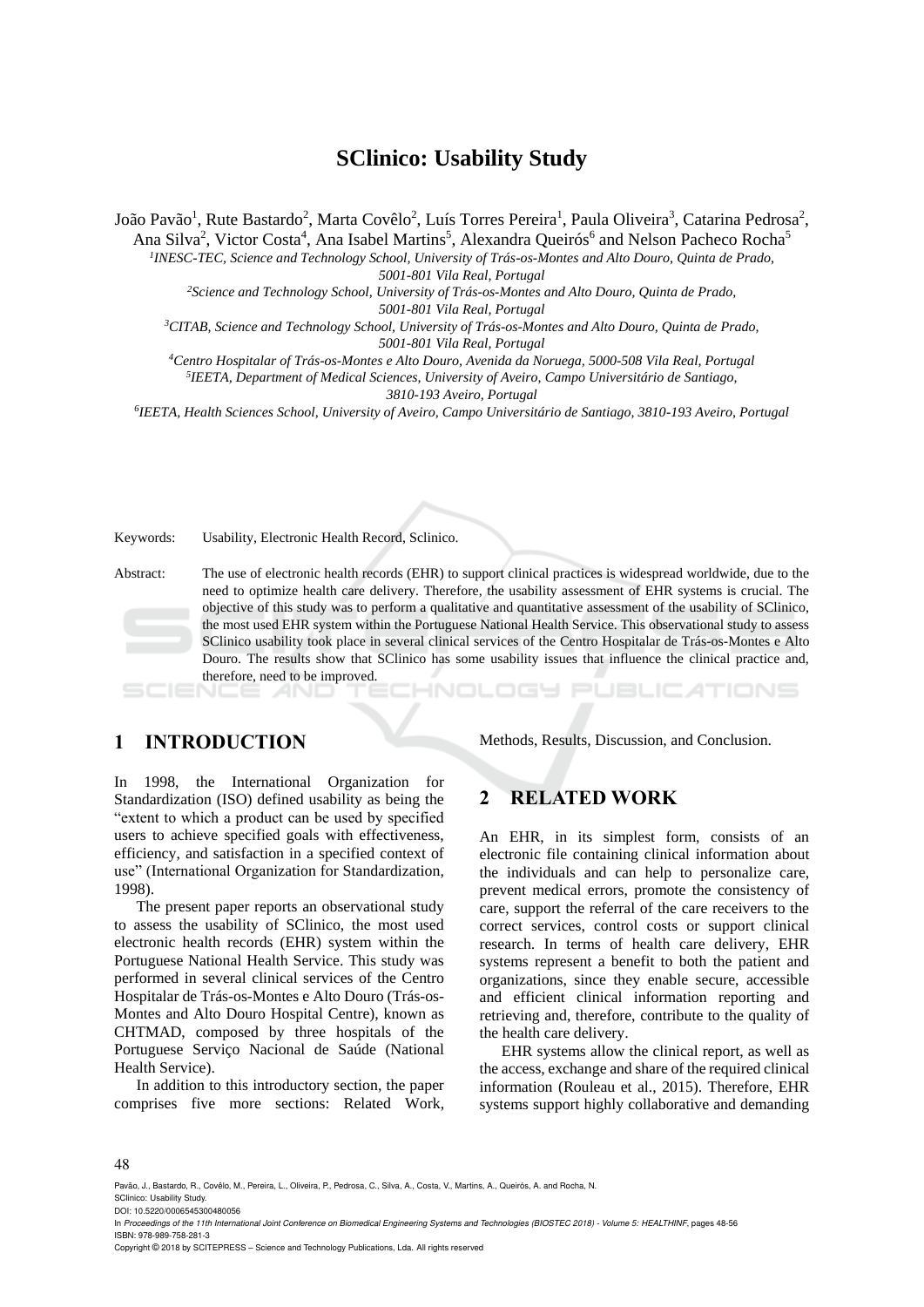processes, involving large number of clinicians with distinct profiles (e.g. physicians, nurses or therapists), social workers, managers and administrative personnel (Marin, 2010; Mair et al., 2012).

Adequate and efficient mechanisms must be made available to allow the visualization of the required information to prevent and treat the disease, whenever and wherever required (Zahabi et al., 2015). In fact, the use of clinical information is often carried out in different contexts, such as, for example, an emergency service of any hospital, where the rapid access to comprehensive patient's clinical information is essential. The adaptability of health care applications to different situations might influence the way the clinical information is reported and retrieved, which, necessarily, has impact on the health care delivery.

According to Zahabi and colleagues (Zahabi et al., 2015), some of the problems with the implementation of EHR systems may be related to the usability of the respective user interfaces, such as poor readability, poor alarm identification or insufficient feedback on the actions being taken. Considering that EHR systems are fundamental tools for the health care delivery, it is therefore important to assess their usability (Bhutkar et al., 2013).

Internationally there are many usability studies of EHR systems, targeting different clinical domains (American Medical Association, 2014; Feng, Chang, 2015; Villa, Cabezas, 2014; Choi et al., 2015; Czaja et al., 2015; Clarke et al., 2014). There are also efforts to standardize the usability assessment methods attempting to find a common ground, which is fundamental to perform comparative studies (Johnson et al., 2011; Zhang and Walji, 2014).

According to Saitwal and colleagues (Saitwal et al., 2010), some EHR systems do not have userfriendly interfaces, as they often do not take in consideration the user centric development. The referred authors (Saitwal et al., 2010) applied a cognitive analysis method to assess the usability of EHR systems, which made possible the identification of issues that could be improved, namely the reduction of the number of steps to perform certain tasks, together with the minimization of the cognitive effort required to execute them (Marquié et al., 2015).

Edward and colleagues (Edwards et al., 2008) argue that the usability of EHR systems is crucial to ensure safety and to enable clinicians to focus more on patients and less on technology. These authors used a heuristic assessment method to identify points of possible usability improvements of an EHR system supporting a paediatrics service. The results of this usability assessment allowed immediate improvements in the EHR system configuration and training materials.

Since there is a worldwide trend to consider usability as one of the important factors of the implementation of EHR systems, the American Medical Informatics Association (AMIA) created a working group to propose relevant recommendations (Middleton et al., 2013). Moreover, the National Institute of Standards and Technology (NIST) describes a set of procedures for design evaluation and user performance testing of EHR systems by defining an EHR usability protocol (EUP) (Lowry et al., 2012). The purpose of this protocol is to provide methods to measure and validate user performance prior to deployment and it comprises a three-step process: application analysis, user interface expert review, and user interface validation testing (Lowry et al., 2012).

Thus, since there is no solid evidence on the usability assessment of SClinico, the most used EHR system within the Portuguese National Health Service, and given the growing interest of the international community in the usability of EHR systems, the authors considered important to assess the usability of SClinico (Pavão et al., 2016).

**JBLICATIONS** 

# **3 METHODS**

#### **3.1 SClinico**

In the Portuguese public hospitals, clinical records have been carried out in electronic format since 1988, using a common information system, the Sistema Integrado de Informação Hospitalar (Integrated Hospital Information System) also known as SONHO, and two specific health care applications for physicians and nurses, respectively the Sistema de Apoio ao Médico (Medical Support Service), known as SAM, and the Sistema de Apoio à Prática de Enfermagem (Nursing Practice Support System), known as SAPE. These two applications were used until 2013. In 2014, the application known as SClinico replaced the previous two, by integrating in a single application the medical and nurse profiles. According to the organization responsible for the development of SClinico, the Serviços Partilhados do Ministério da Saúde (Shared Services of the Ministry of Health), known as SPMS, SClinico is present in more than 50 public hospitals, as well as in more than 300 primary care centres (Serviços Partilhados do Ministério da Saúde, 2017a; 2017b).

The SClinico is part of the strategy defined by the Portuguese Ministry of Health to introduce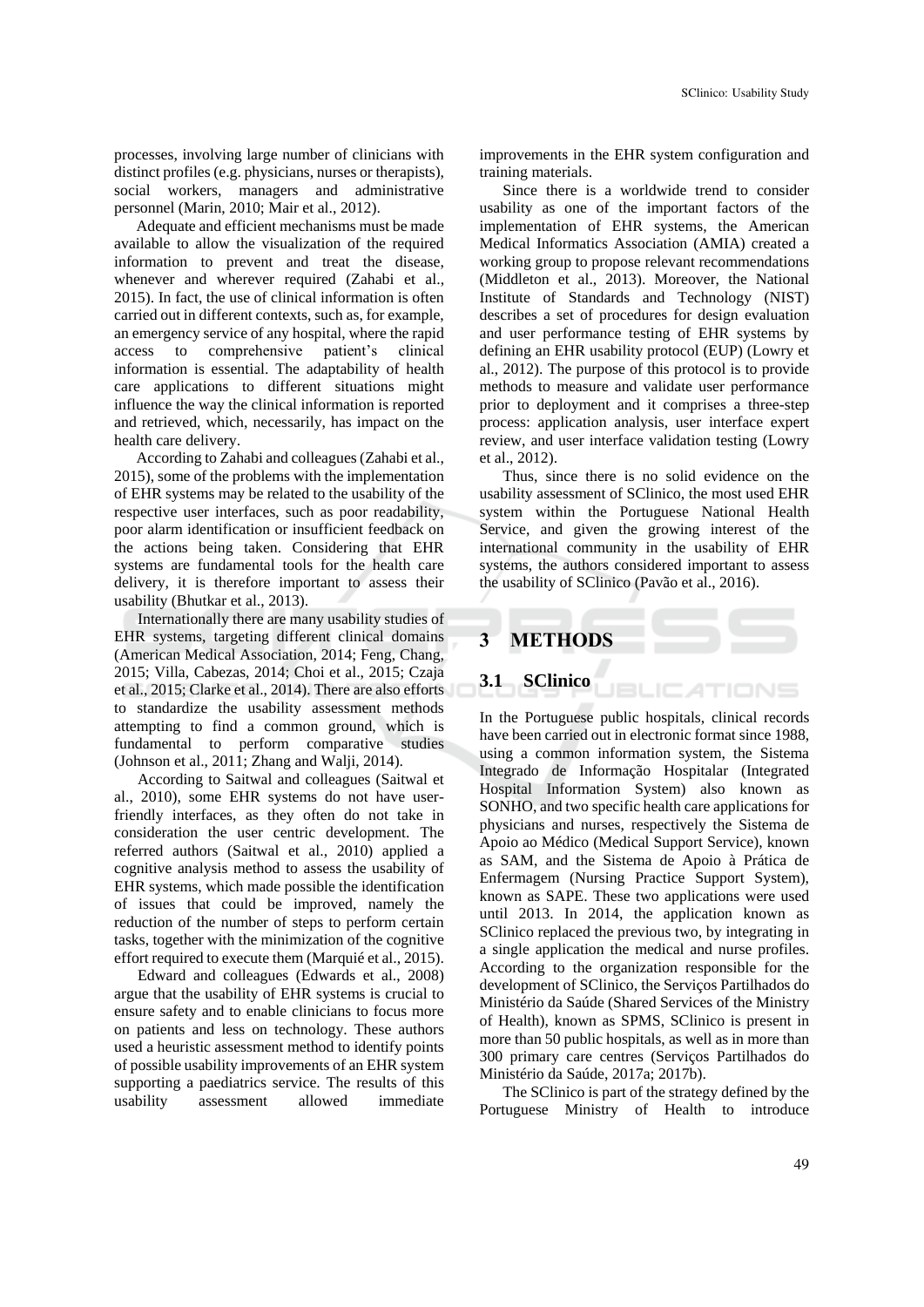information technologies in the Portuguese National Health Service. SClinico was born from the vast experience with two previous applications used by thousands of clinicians of the Portuguese National Health Service: the SAM and SAPE applications, which have evolved to be a single application for all clinicians and focused on the patient (Serviços Partilhados do Ministério da Saúde, 2017a; 2017b).

With SClinico, the Portuguese Ministry of Health foresees the provision of a standardized tool for reporting and retrieving clinical information to promote the homogenization of procedures at national level (Serviços Partilhados do Ministério da Saúde, 2017a; 2017b). This might contribute to the efficacy and efficiency of health care delivery, allowing the clinicians to perform better their role in multidisciplinary teams and to provide better support, assistance and follow-up to their patients (Serviços Partilhados do Ministério da Saúde, 2017a; 2017b).

The SClinico has two versions, SClinico Hospital and SClinico Primary Health Care. The first, SClinico Hospital, has more than sixty thousand registered clinicians. In turn, more than thirteen thousand clinicians are using the SClinico Primary Health Care (Serviços Partilhados do Ministério da Saúde, 2017a; 2017b). Particularly, in this study the SClinico version that was assessed was the SClinico Hospital version.

#### **3.2 Usability Assessment**

TECHNO AND The usability of an application, decisive when dealing with health care application, is influenced by the efficiency and efficacy of the respective user interface, as well as the required cognitive effort and overall user's satisfaction (Nielsen, 1993). It is expected that the focus of clinicians will be the patients and, in this sense, the more intuitive user interface the more it will contribute to adequate and proficient care.

A user interface with adequate usability allows the reduction of memorization efforts, tasks fulfilment duration and errors, as well as the promotion of its user's satisfaction. As Nielsen (Nielsen, 1993) points out, these characteristics influence the acceptability of a system by their users.

Usability assessment is an important part of the overall design of the user interfaces, which consists of interactive prototyping, design and validation cycles (Ivory and Hearst, 2001). Usability assessment must be understood in a comprehensive way in the context of a given project and cannot be done without connection to the intended functions of the system.

There is a wide range of tools and methods to identify and assess system's usability and to contribute, directly or indirectly, to its improvements (Martins et al., 2013; Martins et al., 2014). In particular, user-centred development methods ensure that real systems can be used by real people to perform their tasks in the real world (Bevan, n.d.).

#### **3.3 Objectives of the Study**

The primary objective of the observational study reported in this paper was to assess the usability of the SClinico, particularly the SClinico Hospital version, as well as the level of satisfaction of its users. As a secondary objective, it was intended to identify, in terms of usability, improvements that should be implemented.

#### **3.4 Research Plan**

Data collection was performed in several clinical services of CHTMAD.

The protocol of the observational study comprised two stages. In each of them, a specific usability assessment method was used: in the first stage, a qualitative assessment was carried out; while in the second stage, a quantitative assessment was performed using a validated usability assessment scale.

The first stage of SClinico's assessment took place few weeks after it has being introduced in the clinical services of CHTMAD (i.e. May and June 2014). In turn, the second step was performed eighteen months after the first assessment, when all potential users were already familiar with SClinico.

The qualitative assessment for the first stage was performed by a specially prepared questionnaire (Covêlo, 2015). In turn, the second stage consisted in a quantitative self-reported assessment of the SClinico usability (user opinion) using the Post-Study System Usability Questionnaire (PSSUQ) (Lewis, 2002). Specifically, after using SClinico the clinicians were invited to participate in the study and to complete the PSSUQ.

#### **3.5 Instruments**

The development of the questionnaire used on the qualitative assessment was based on a literature research related to relevant questions that should be considered when assessing the usability of EHR systems (Covêlo, 2015; Pavão et al., 2016). It is composed of two sections, the first one dealing with demographic aspects and the second with the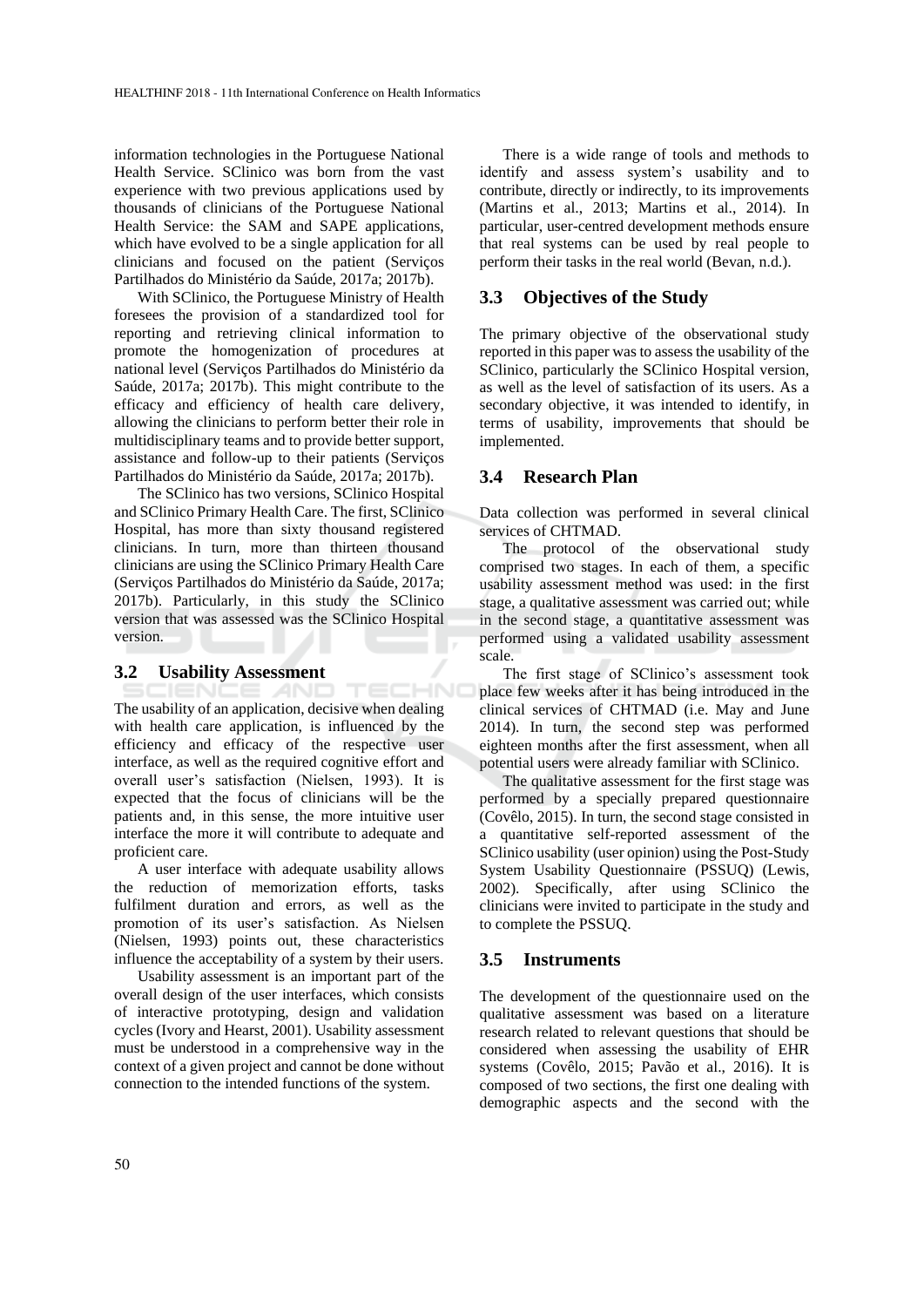interaction with SClinico. This second section has 45 questions, and if a particular inquired clinician was allocated to the emergency service, he/she would have to answer four more questions. Most of the questions are closed answer questions, being seven of them open answer questions aimed to detail some of the closed answer questions.

The questions that constitute the second section were grouped in the following classes, accordingly to the recommendations of other studies (Covêlo, 2015):

- System performance (10 questions).
- Clarity of information (12 questions).
- Quality of the graphical interface (12 questions).
- Adequacy of the system's functions to the tasks performed (11 generic questions plus four questions specifically related to the emergency service).

In turn, the PSSUQ, used for the quantitative usability assessment, was developed by International Business Machines (IBM) and consists of 19 items rated on a 7-point scale (from 'strongly agree' - 1, to 'strongly disagree' - 7) (Lewis, 2002). The PSSUQ addresses five usability characteristics of a system: rapid completion of the task; ease of learning; high quality documentation; online information; and functional adequacy (Lewis, 2002).

According to the authors of the original version, the score of the PSSUQ can be specified by three subscores, system utility (SysUse), information quality (InfoQual), and interface quality (IntQual), that can be obtained as follows (Lewis, 2002):

- The mean value related to the system utility (SysUse) - items 1 to 8;
- The mean value related to the quality of information (InfoQual) - items 9 to 15;
- The mean value related to the quality of the interface (IntQual) - items 16 to 18.

The final score of PSSUQ is the average of the scores of its items. If a participant fails to respond to an item or classify it as N/A (not applicable), then that item should be scored with the average score of the remaining items. Finally, higher scores indicate lower usability and vice-versa.

The PSSUQ was translated and adapted from the cultural and linguistic point of view to the European Portuguese (Rosa et al., 2015). This instrument was completed by the participants considering their opinions about the interaction with SClinico.

### **3.6 Sample Selection**

All physicians and nurses of CHTMAD using SClinico in their clinical practice were eligible to

participate if they previously gave a written informed consent accepting to participate in the study, whereby the available population covered by the questionnaire was composed of 1253 elements, out of which 426 were physicians and 827 were nurses. As the SClinico interface is different for physicians and nurses, the data analysis was performed separately.

#### **3.7 Regulatory, Ethical and Data Protection Aspects**

To address the ethical issues, a request of approval was directed to the administration and ethical committee of the CHTMAD.

Additionally, all the involved subjects received all the information regarding the study and their participation before completing the informed consent. This study considered all ethical principles underlying the Helsinki Declaration (World Medical Association, 2013), the Good Epidemiological Practice Guidelines (International Epidemiological Association, 2007), and the applicable legislation and regulations.

All necessary steps were taken to protect the participant's privacy and all relevant guidelines on data privacy were followed: information that may allow the identification of participants was not stored in the study database; participants were identified in all study documents by a unique identification number; and the only document linking the identification number to personal information (e.g. names, addresses or telephone numbers) was stored in a safe that could only be accessed by the principal investigator. Moreover, professional secrecy was mandatory for all investigators involved in conducting the study and doing reports. The investigators were told not to disclose personal information, obtained by having access to research data, to someone outside the research team. In accordance with Good Epidemiological Practice (International Epidemiological Association, 2007), all study investigators agreed to respect the legislation and regulations applicable to data processing resulting from research on humans. The principal investigator was in charge to ensure that all team members were aware of these rules.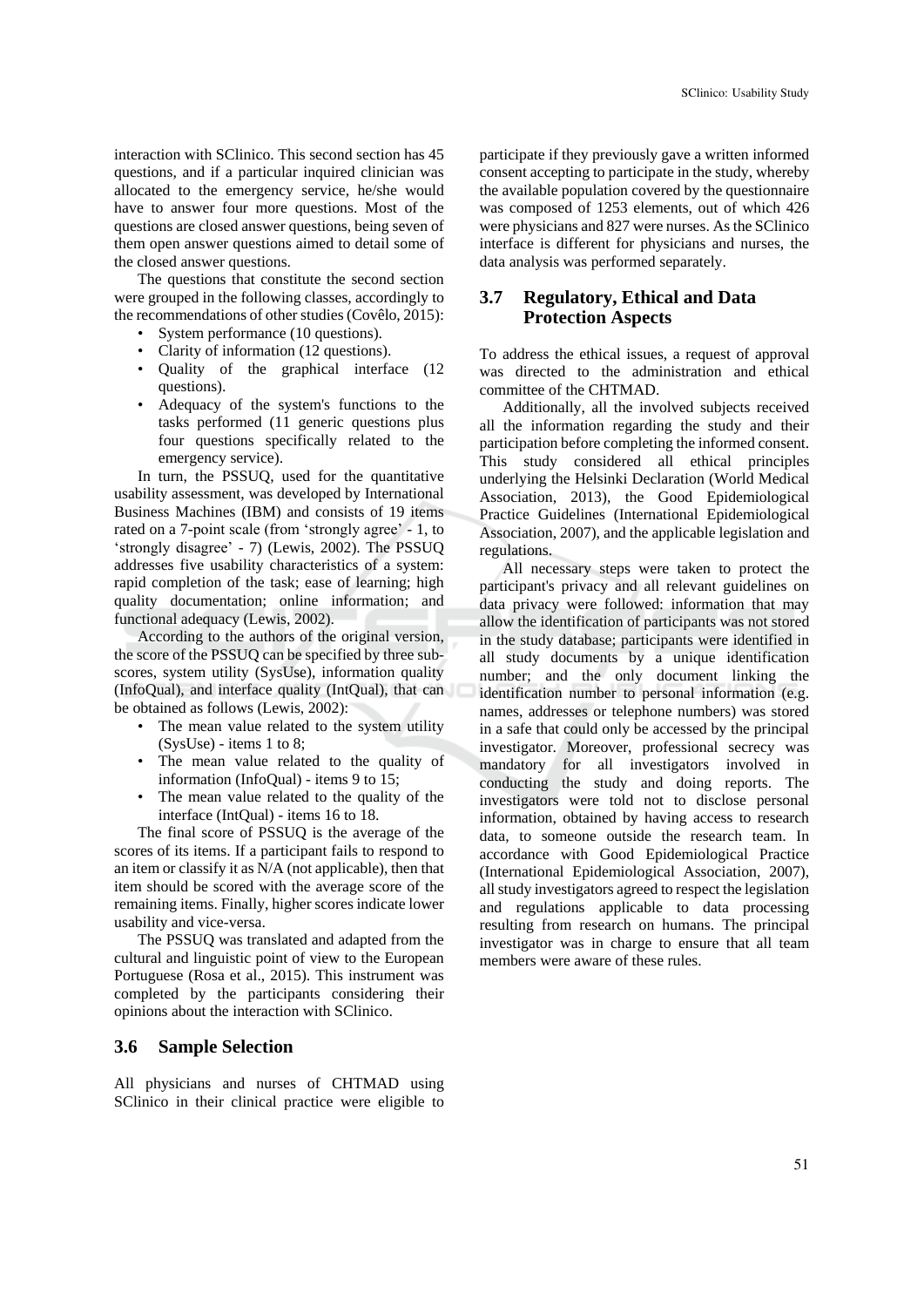## **4 RESULTS**

#### **4.1 Results of the Qualitative Assessment**

The qualitative assessment involved a convenience sample of 22 physicians and 47 nurses from the following clinical services of CHTMAD: medicine, surgery, intensive care, oncology, gastroenterology, paediatrics and emergency (Pavão et al., 2016).

The age of the participants varied between 26 and 58 years. Considering the physicians group, the participant's age varied between 26 and 58 years, while in the nurses group, the participant's age varied between 27 and 55 years. The mean age was 43 years  $(SD = 11.8)$  for the physicians group and 38 years  $(SD)$  $= 8.3$ ) for the nurses group. Most participants were female in both groups, being 75% female and 25% male.

Regarding the number of years with clinical experience, 15% of the clinicians had 5 or less years, 32% from 5 to 15 years, 34% from 16 to 25 years and 19% from 26 to 35 years of clinical experience.



Figure 1: Percentage of answers to the question: do you consider the SClinico appropriate tool to report and retrieve clinical information?

Concerning the opinion of the participants about SClinico as a clinical information reporting and retrieving tool (Figure 1), only 44% of physicians think it is an appropriate system, while 17% did not respond. Regarding the nurses group, 59% of the participants answered positively when questioned whether SClinico is an appropriate EHR system, with only 13% who did not respond.

Regarding the assessment of whether SClinico facilitates the clinical practice (Figure 2), 22% of the physicians answered negatively and 35% did not respond, while 23% of the nurses answered negatively and 11% did not respond. The main concern, in the case of physicians, is related to the

organization of information that seems to be inadequate to the needs of these clinicians. In the case of the nurses, the ambiguity of some information fields together with the low contrast of the colours selected for the user interface (e.g. in the initial menu, the design of the icons is ambiguous with colours difficult to differentiate) do not facilitated the user interaction.

When questioned about whether the graphic environment is favourable after consecutive working hours (Figure 3), most physicians were satisfied (52%), while 31% of the physicians were dissatisfied. There is a great difference of opinion on this issue among physicians and nurses, since 66% of the nurses were dissatisfied, with only 34% satisfied.







Figure 3: Percentage of answers to the question: do you consider that the SClinico's graphical environment facilitates your clinical practice, after hours of consecutive work?

Regarding the clinicians allocated to the emergency service, specifically when it is required to rapidly access to a comprehensive perspective of the clinical history of the patient (Figure 4), most of the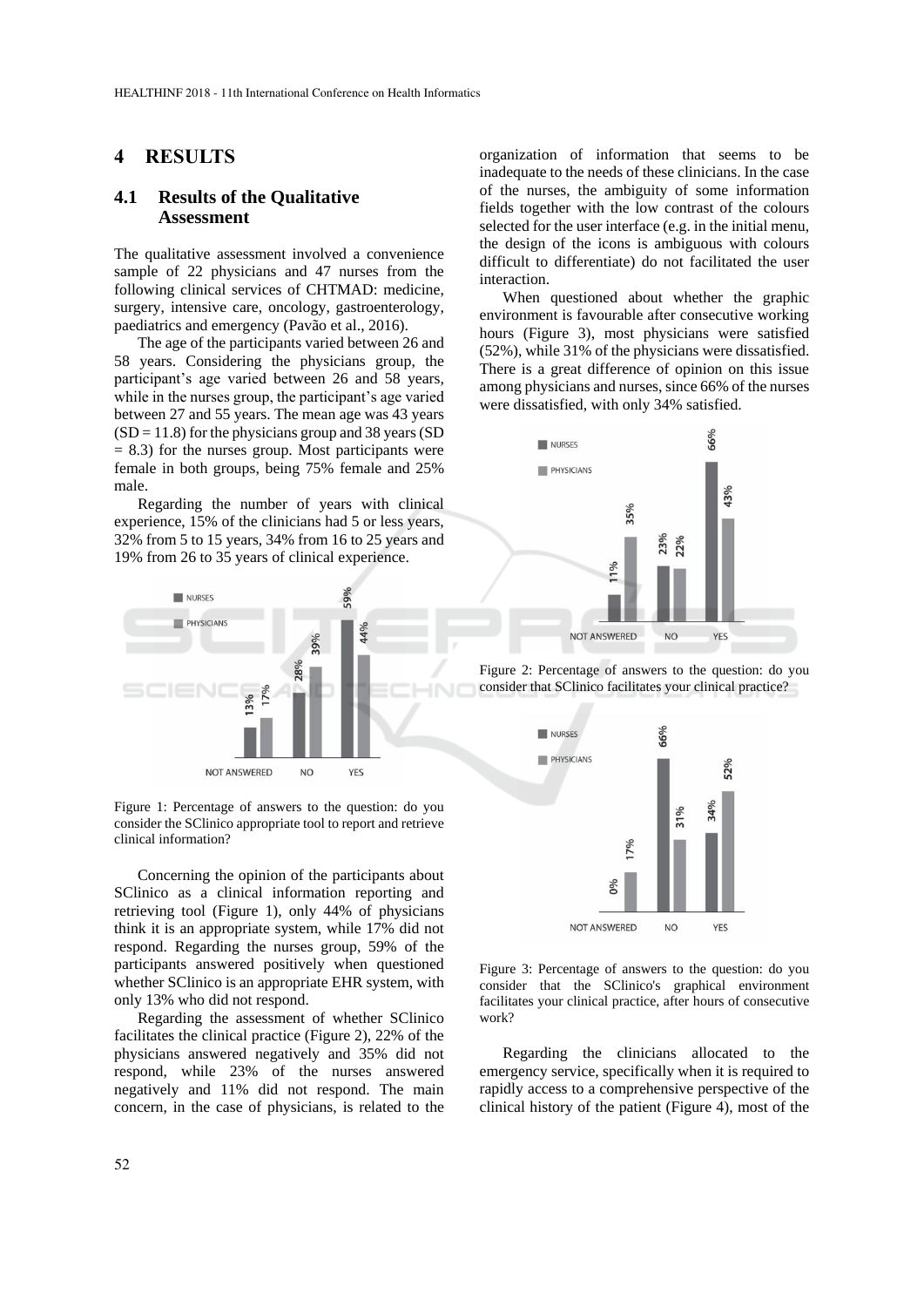participants believe SClinico is not adequate, since 57% of physicians and 53% of nurses answered accordingly.

Most clinicians think that it is very important, or even decisive, to have a direct access to relevant patient information in cases of urgency, to speed up and facilitate the evaluation of the clinical history of the patients. Nevertheless, the participants have expressed disappointment with SClinico in this regard.

The main reason given is related to the slowness of the system, and it is unclear whether this is due to issues related to the communication network of the CHTMAD or related to usability issues of SClinico (e.g. the need for a large number of tasks using the pointing device or a deficient organization of the information).

One of the most desired features for all clinicians is the ability to view patient's information in a comprehensive way to cover the entire clinical situation in a glance. This form of visualization would allow a rapid assessment and correlation of different clinical aspects of a patient. This question was asked in the questionnaire and 100% of the participants of both groups considered important the existence of this type of function.



Figure 4: Percentage of responses to the question: in urgent cases, do you consider SClinico adequate for the clinical evaluation of the patient?

#### **4.2 Results of Quantitative Assessment**

For the quantitative assessment using the PSSUQ, the sample consisted of 33 physicians and 21 nurses of all the clinical services of one of the three hospitals that constitute the CHTMAD: the Hospital of Lamego.

Regarding the physicians group, the average age was 39 years ( $SD = 11,5$ ). The maximum age was 66

years and the minimum age was 25 years. In terms of gender, 48% where males and 52% were females.

The average score of PSSUQ for all physicians was 4,10 out of 7,00 (SD = 1,35), which indicates a medium low degree of usability and satisfaction.

The results of the sub-scales associated with PSSUQ were:

- System Utility (SysUse): average of the responses from items 1 to  $8 = 3,75$  (SD = 1,48).
- Quality of information (InfoQual): average of the responses from items 9 to  $15 = 4,47$  (SD = 1,47).
- Interface Quality (IntQual): average of the responses from items 16 to  $18 = 4,00$  (SD =  $1,60$

In a more detailed analysis, the questions that obtained better results were 'I felt comfortable using this system' (3,20 out of 7,00) and 'it was easy to learn to use this system' (3,30 out of 7,00). Both questions are related to the System Utility (SysUse) sub-scale.

The questions that obtained worse results were 'the system gave error messages that clearly told me how to fix problems' (5,20 out of 7,00) and 'whenever I made a mistake using the system, I could recover easily and quickly' (5,03 out of 7,00). Both questions are part of the quality of information (InfoQual) sub-scale related to the ability to recover from errors and the availability of support when recovering from errors. LICATIONS

Regarding the nurses group, the average age was 46 years ( $SD = 9,3$ ). The maximum age was 57 years and the minimum age was 24 years. Considering the gender, 33% were male and 67% were female.

The average score of PSSUQ for all nurses was 4,83 out of 7,00 (SD = 1,21), which indicates a low degree of usability and satisfaction.

The results of the sub-scales associated with PSSUQ were:

- System Utility (SysUse): average of the responses from items 1 to  $8 = 4,83$  (SD = 1,38).
- Quality of information (InfoQual): average of the responses from items 9 to  $15 = 4,84$  (SD = 1,40).
- Interface Quality (IntQual): average of the responses from items 16 to  $18 = 4,67$  (SD = 1,32).

In a more detailed analysis, the questions that obtained better results were 'I felt comfortable using this system' (4,38 out of 7,00) and 'the interface of this system was pleasant' (4,43 out of 7,00).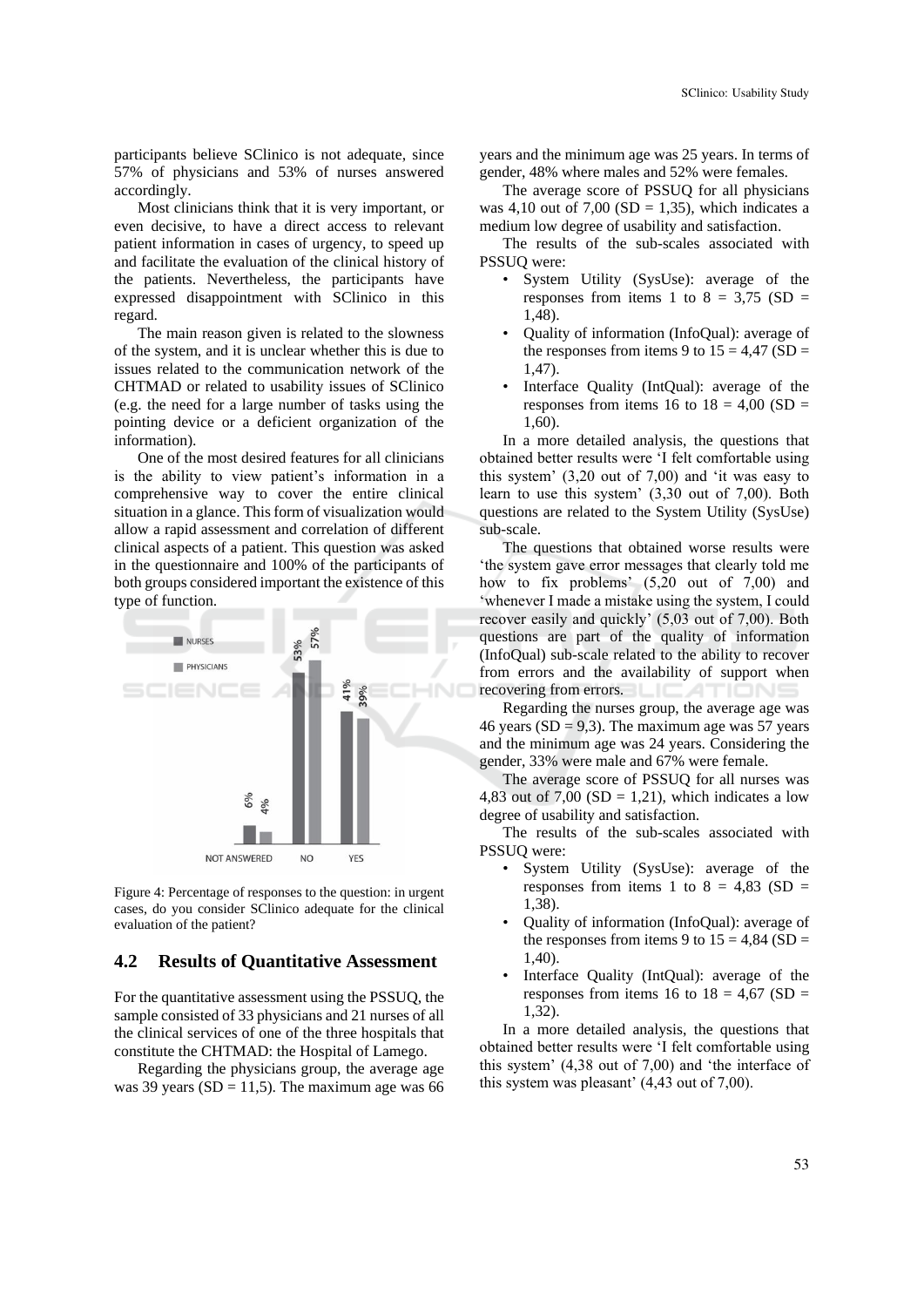The questions that obtained worse results were 'overall, I am satisfied with this system' (5,38 out of 7,00) and 'I believe I could become productive quickly using this system' (5,33 out of 7,00).

## **5 DISCUSSION**

The analysis of the qualitative assessment results identifies several usability problems that need to be considered in more detail. One of these problems has to do with the cognitive load. According to Zahavi and colleagues (Zahabi et al., 2015) information overload appears when the ability to perceive and understand is exceeded by the amount of information presented by a user interface, to the point of facilitating information processing errors.

Moreover, an issue that all participants consider important, known and discussed in the area of information visualization (Hansen et al., 2011), was related to the user interface adaptability and flexibility to allow a comprehensive visualization of a patient's clinical information. Particularly, most participants allocated to the emergency service answered that it is difficult, in the context of emergency services, the rapid access to the clinical history of the patients, which they considered a fundamental requirement.

The quantitative results corroborate the discontent of the SClinico users patent in the qualitative analysis.

The physicians group considered that SClinico has low usability. The sub-scale that presented the best values refers to the utility of the system (SysUse) and the one that presented worse values is the one that refers to the quality of the information (InfoQual). This seems to indicate that there is a recognition of the utility of SClinico, however the clinicians were unsatisfied with the mode the information is presented and the general usability of the system.

The nurses group classified the usability of SClinico even lower than the physicians group. One of the reasons that may explain this result is the fact that nurses spend more time reporting and retrieving clinical information using SClinico than physicians. This fact may justify a greater frustration of the nurses group in terms of the SClinico usability. The overall functioning of the system and the ability to use it productively were the most critical aspects for the nurses group.

For both groups of participants, the bestperforming score of PSSUQ was the system utility (SysUse), which suggests that clinicians consider that a system such as SClinico benefits their clinical

practice. The second was the quality of interface (IntQual) and lastly the score of the information quality (InfoQual).

The values of InfoQual sub-scale (i.e. 4,47 for physicians and 4,84 for nurses) seem to suggest that the usability problems of SClinico are reflected in the perception that clinicians have of the information quality that SClinico provides. This must be deeply studied since the quality of the health care delivery relies on the quality of the information.

## **6 CONCLUSIONS**

In terms of study limitation, the small sample size stands out. However, this is not significant, since the size of the sample does not preclude some conclusions from being drawn from the results, in particular as regards the need to improve the usability of the SClinico.

The results of the usability assessment questionnaire shows that the use of SClinico would clearly benefit from alternative forms of information visualization, as well as a better organization of the interfaces.

Moreover, the results of the application of the PSSUQ, which was applied 18 months after the introduction of SClinico (i.e. at a time when clinicians were already accustomed to its use) point clearly to usability problems: a general score of  $4.10$  (SD = 1,35) for physicians and of  $4,83$  (SD = 1,21) for nurses clearly indicates low degree of usability and satisfaction.

Given the widespread use of SClinico in the Portuguese National Health Service, the less positive points pointed out by the clinicians should be considered. Therefore, further developments are required to improve SClinico, namely in terms of visualization of the information and organization of the interfaces. These developments are required to facilitate a comprehensive visualization of the relevant information, as well as to facilitate correlations of possible past situations with the current episode. Furthermore, an improved version of the graphical design, too flat with poor colour contrast, should also be considered.

Therefore, based on the study reported in this paper, the authors are preparing a set of suggestions that may improve the usability of SClinico and are planning to evaluate these suggestions in another observational study to be conducted in the CHTMAD.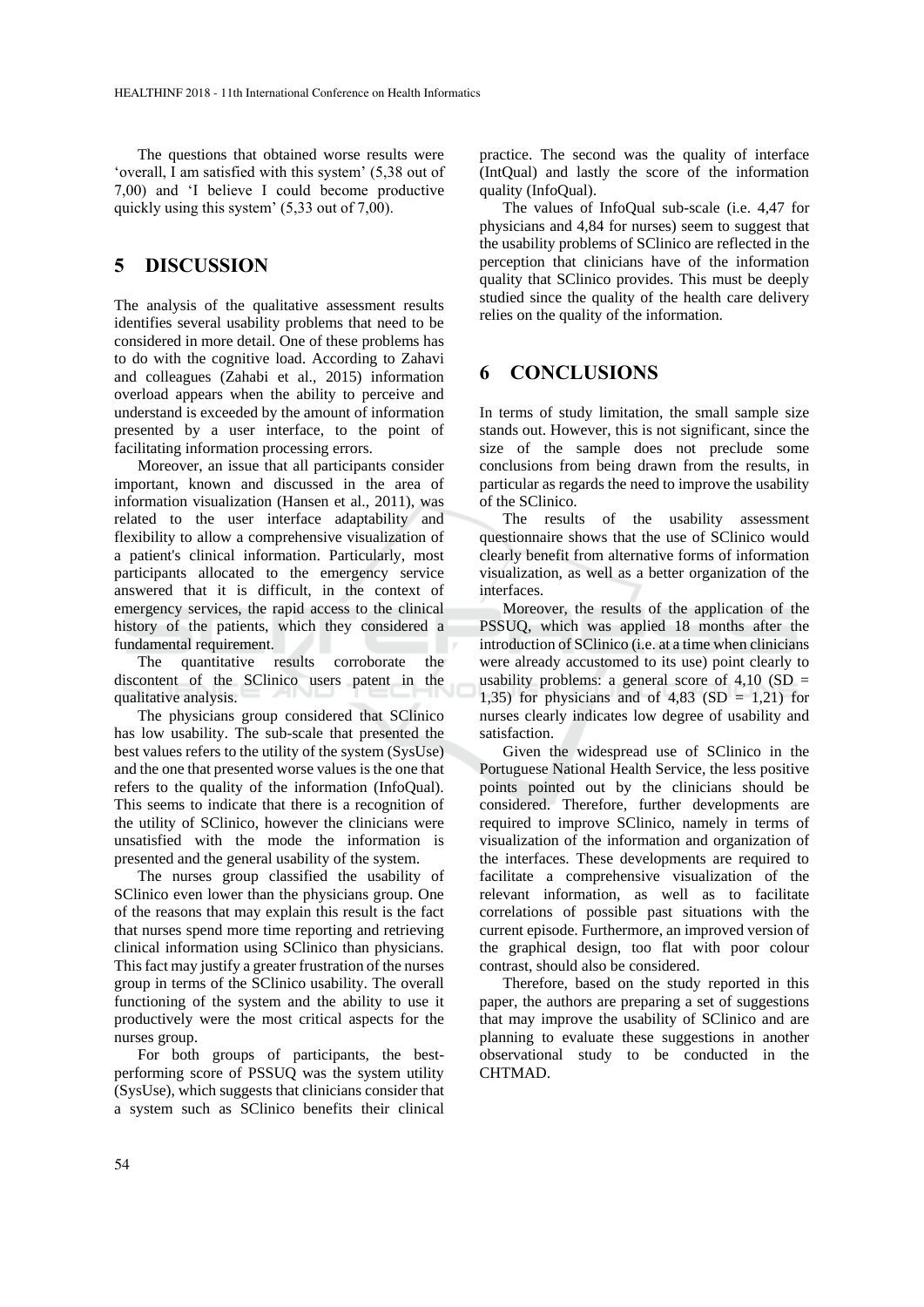#### **ACKNOWLEDGMENTS**

The authors thank the administration board of CHTMAD for all the support provided, as well as all the clinicians of this hospital centre who have accepted to participate in the study reported in this paper.

## **REFERENCES**

- American Medical Association, 2014. *Improving Care: Priorities to Improve Electronic Health Record Usability*. AMA.
- International Epidemiological Association, 2007. *Good Epidemiological Practice (GEP). IEA Guidelines for Proper Conduct in Epidemiologic Research*. IEA.
- Bevan, N., *European Usability Support Centres: Support for a More Usable Information Society*.
- Bhutkar, G. et al., 2013. A review: healthcare usability evaluation methods. *Biomed Instrum Technol*, Suppl, pp.45–53.
- Choi, M., Lee, H.S., Park, J.H., 2015. Usability of Academic Electronic Medical Record Application for Nursing Students' Clinical Practicum. *Healthc Inform Res*, 21(3), pp.191–195.
- Clarke, M.A., Belden, J.L., Kim, M.S., 2014. Determining differences in user performance between expert and novice primary care doctors when using an electronic health record (EHR). *J Eval Clin Pract*, 20(6), pp.1153– 1161.
- Covêlo, M., 2015. *Interface para Aplicação Informática de Suporte Clínico em Ambiente Hospitalar*. Vila Real: Universidade de Trás-os-Montes e Alto Douro.
- Czaja, S. J., Zarcadoolas, C., Vaughon, W. L., Lee, C. C., Rockoff, M. L., Levy, J., 2015. The usability of electronic personal health record systems for an underserved adult population. *Hum Factors*, 57(3), pp.491–506.
- Edwards, P. J., Moloney, K. P., Jacko, J. A., Sainfort, F., 2008. Evaluating usability of a commercial electronic health record: A case study. *International Journal of Human Computer Studies*, 66(10), pp.718–728.
- Feng, R.-C., Chang, P., 2015. Usability of the Clinical Care Classification System for Representing Nursing Practice According to Specialty. *Comput Inform Nurs*, 33(10), pp.448–455.
- Hansen, D.L., Schneiderman, B., Smith, M.A., 2011. *Analyzing social media networks with NodeXL : insights from a connected world*, Burlington, MA: Morgan Kaufmann.
- International Organization for Standardization, 1998. *ISO/IEC 9241-14: 1998 (E) Ergonomic requirements for office work with visual display terminals (VDT)s – Part 14 Menu dialogue*. ISO.
- Ivory, M.Y., Hearst, M.A., 2001. The state of the art in automating usability evaluation of user interfaces. *ACM Computing Surveys*, 33(4), pp.470–516.
- Johnson, C. M., Johnston, D., Crowle, P. K., 2011. *EHR Usability Toolkit: A Background Report on Usability and Electronic Health Records*. Rockville, MD: Agency for Healthcare Research and Quality.
- Lewis, J.R., 2002. Psychometric evaluation of the PSSUQ using data from five years of usability studies. *International Journal of Human-Computer Interaction*, 14(3-4), pp.463–488.
- Lowry, S.Z. et al., 2012. *Technical Evaluation, Testing, and Validation of the Usability of Electronic Health Records*. USA: National Institute of Standards and Technology.
- Mair, F.S. et al., 2012. Factors that promote or inhibit the implementation of e-health systems: an explanatory systematic review. *Bull World Health Organ*, 90(5), pp.357–364.
- Marin, H., 2010. Sistemas de informação em saúde: considerações gerais. *Journal of Health Informatics*, 2(1), pp.20–24.
- Marquié, J.-C.C. et al., 2015. Chronic effects of shift work on cognition: findings from the VISAT longitudinal study. *Occup Environ Med*, 72(4), pp.258–264.
- Martins, A.I. et al., 2013. Usability evaluation: A systematic literature review [Avaliação de usabilidade: Uma revisão sistemática da literatura]. *RISTI - Revista Iberica de Sistemas e Tecnologias de Informacao*, 11 (1), pp. 31-44.
- Martins, A. I., Queirós, A., Silva, A. G., Rocha, N. P., 2014. Usability evaluation methods: A systematic review. In *Human Factors in Software Development and Design*. IGI Global.
- Middleton, B. et al., 2013. Enhancing patient safety and quality of care by improving the usability of electronic health record systems: recommendations from AMIA. *J Am Med Inform Assoc*, 20(e1), pp.e2–8.
- Nielsen, J., 1993. *Usability Engineering*. Elsevier.
- Pavão, J. et al., 2016. Usability study of SClinico. *Information Systems and Technologies (CISTI), 2016 11th Iberian Conference on*, pp.1–6.
- Rosa, A. et al., 2015. European Portuguese validation of the Post-Study System Usability Questionnaire (PSSUQ). In *2015 10th Iberian Conference on Information Systems and Technologies (CISTI)*. pp. 1–5.
- Rouleau, G., Gagnon, M.-P.P., Côté, J., 2015. Impacts of information and communication technologies on nursing care: an overview of systematic reviews (protocol). *Syst Rev*, 4(1), p.75.
- Saitwal, H. et al., 2010. Assessing performance of an Electronic Health Record (EHR) using Cognitive Task Analysis. *Int J Med Inform*, 79(7), pp.501–506.
- Serviços Partilhados do Ministério da Saúde, 2017. *SClinico Hospitalar*. Available at: http://spms.minsaude.pt/product/sclinicohospitalar/ [Accessed July 17, 2017].
- Serviços Partilhados do Ministério da Saúde, 2017. *SClinico Cuidados Primários*. Available at: http://spms.min-saude.pt/product/sclinicocsp/ [Accessed July 17, 2017].
- Villa, L.B., Cabezas, I., 2014. A review on usability features for designing electronic health records. In *e-*